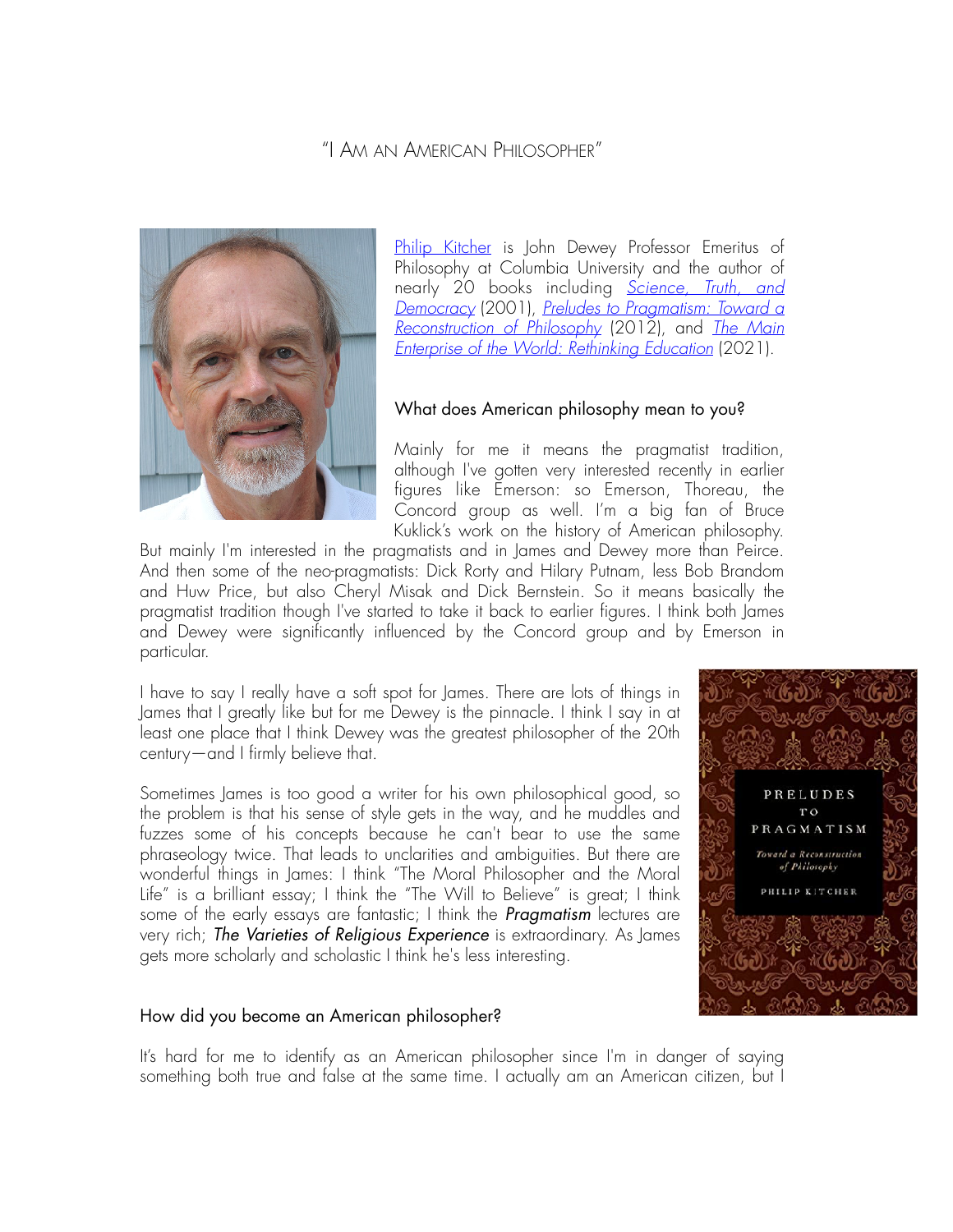don't think many people would consider me a true American. I was born in Britain and so under one description it's a bit odd for me to say I'm an American philosopher. But I *am* a philosopher who is profoundly influenced by the American tradition. I'm also influenced by the logical empiricist tradition, particularly by people like Hempel and Reichenbach. I'm somebody for whom the American tradition is dominant, but it's also inflected by Hempel, Reichenbach, and Kuhn. Kuhn's *Structure of Scienti*fi*c Revolutions* is a major work for me. I think it's interesting that Kuhn himself was influenced by the pragmatists at a time when they weren't at all fashionable. I think had Neurath lived the pragmatists and logical empiricists would have been closer. Hempel had some sympathies for Dewey. And then Ernest Nagel of course, who was Dewey's colleague, and you can see Nagel continuing the pragmatist tradition, and you also have Quine and Goodman. Later on Putnam goes back to it in I think some very interesting ways and Ruth Anna Putnam does as well.



I've told the story many times about how I got interested in Dewey. I arrived at Columbia in 1999 and Isaac Levi said to me, "Look, Sidney Morgenbesser's housebound and he'd appreciate it if you went over to visit him sometime." So I went and I enjoyed talking to Sidney so much that I would go see him every week and I would always come out walking on air. I'd written this book called *Science, Truth, and Democracy* and I gave a copy to Sidney. The next time I went he said, "you sound just like Dewey. You ever read any Dewey?" And I said "no, it's so difficult." And Sidney said, "you need to read *The Quest for Certainty*" and so I went away and read it. In Dewey I found all these thoughts that I'd struggled to reach for years. I thought, my God, there's so much in this. And then I read everything.

#### How would you describe your current research?

So I've recently been writing—in fact I've just published in the last year—the first two parts of what's envisaged as a trilogy on pragmatism. The first part is a book called *Moral Progress* which is distinctly Deweyan and quite short and the second is is a big fat book with an Emersonian title: *The Main Enterprise of the World* (which comes from "The American Scholar"). Its subtitle is *Rethinking Education*. It began with an attempt to redo Dewey's *Democracy and Education* but it just grew enormously. The third part of the trilogy is tentatively titled *Homo Quaerens: Progress, Truth and Values*. Now my line here is that "Homo sapiens" is a complete rubbish. We're not "wise". Homo cognoscens would be more accurate, but still an over-statement. "Homo quaerens": we're the species that inquires. We try to know, we try to find things out. In my book, I focus on inquiry, trying to craft a successor discipline to epistemology, in a Deweyan spirit. It's an attempt to develop a theory of inquiry that will cover not just the sciences but also everyday inquiries of all sorts: inquiry into value and into mathematics and into religion and so on.